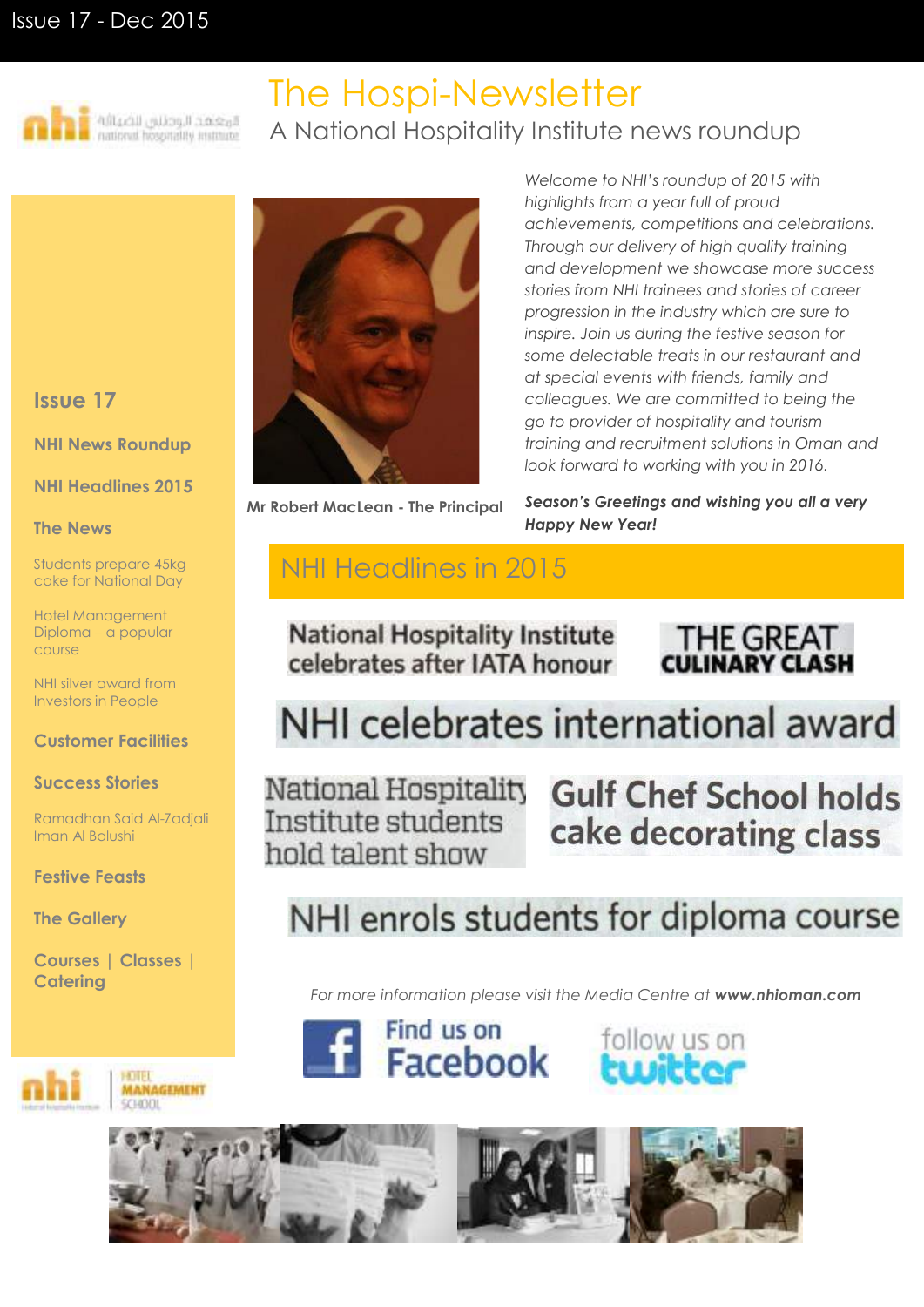

الوجعهد الريضاني لاضيافه<br>stimal hospitally institute

### **Issue 17**

**NHI News Roundup**

**NHI Headlines 2015**

#### **The News**

Students prepare 45kg cake for National Day

Hotel Management Diploma – a popular course

NHI silver award from Investors in People

#### **Customer Facilities**

#### **Success Stories**

Ramadhan Said Al-Zadjali Iman Al Balushi

**Festive Feasts**

**The Gallery**

**Courses | Classes | Catering**

## Students prepare 45kg cake for National Day

NHI's Gulf Chef School students create and present an impressively decorative 45kg cake in celebration and to mark the occasion of Oman's 45th National Day. The cake mix contained over 200 eggs and 36kg of dry ingredients. The students demonstrated outstanding team work in this both ambitious and exciting culinary challenge, supervised by professional chef instructors at the school.

Students at the Gulf Chef School at NHI are engaged in practical as well as theoretical training both on-site at the institute as well as in professional operational working environments.



## Hotel Management Diploma – a popular course

Yet more students join NHI's Hotel Management diploma awarded by the American Hotel and Lodging Association. The two year diploma in Hotel Management provides training in all facets of the hospitality industry comprising front and back office related operational skills and knowledge necessary to meet the requirements of a supervisory level employee.

The full-time programme is suitable for anyone looking to start a career in hospitality whereas the part-time programme is designed for employees already working in the industry and have obtained at least three years of work experience. The diploma is also available on a distance learning basis for those hotel staff unable to attend the classes.

The students pictured are from a range of nationalities and will be attending NHI for 18 months after which they carry out a six month internship at a five star hotel in Muscat or abroad. The internship ensures that the students have cross departmental experience and training.

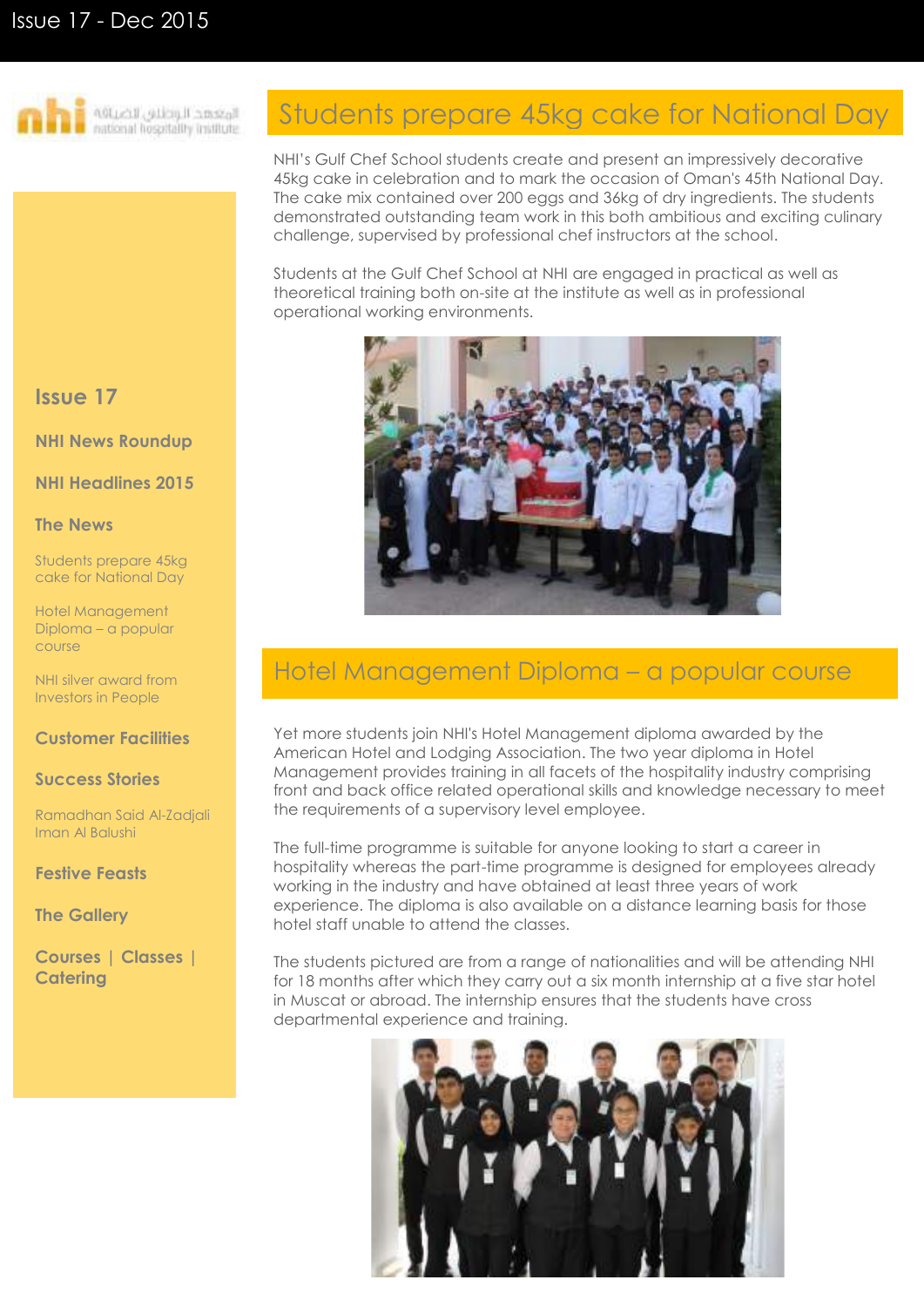

## NHI silver award from Investors in People

NHI is a leading training provider for hospitality and travel industries, has been awarded the silver accreditation from Investors in People Standard. This demonstrates their commitment to realising the potential of their people for high performance. The standard sets a new benchmark for excellence in people management.

Academics, business leaders, industry experts and over a thousand leading organisations were involved in the creation of the sixth generation Investors in People Standard. NHI was amongst the 52 organisations across a range of sectors and countries to be assessed against the new standard.

The standard defines what it takes to lead, support and manage people well for sustainable results. Underpinning that standard is the Investors in People framework.

The framework reflects the latest workplace trends, essential skills and effective structures required to outperform in any industry. Revisions have also been made to the assessment process which now includes an online assessment increasing the sample of employees involved, as well as the chance to benchmark against thousands of organisations.

Paul Devoy, Head of Investors in People, said, "Meeting the sixth generation standard is something that NHI should be extremely proud of, it is the sign of a great employer, an outperforming place to work and a clear commitment to success. I would like to thank every person at NHI for their involvement in the pilot and their collaboration with Invertors in People at this important time."

Robert MacLean, Principal of NHI, said, "We are very proud of our achievement and commend the NHI team for their efforts and commitment to the standard. This not only acts as a benchmark for our own staff but also enables NHI to advise its customers in the field of staff development."



*His Highness Tarik bin Shabib bin Taimur, Chairman of NHI, receives the Investor in People (IiP) Silver Award on behalf of NHI from H.E. Jonathon Wilkes, British Ambassador to Oman.*



#### **Issue 17**

**NHI News Roundup**

**NHI Headlines 2015**

#### **The News**

Students prepare 45kg cake for National Day

Hotel Management Diploma – a popular course

NHI silver award from Investors in People

#### **Customer Facilities**

#### **Success Stories**

Ramadhan Said Al-Zadjali Iman Al Balushi

**Festive Feasts**

**The Gallery**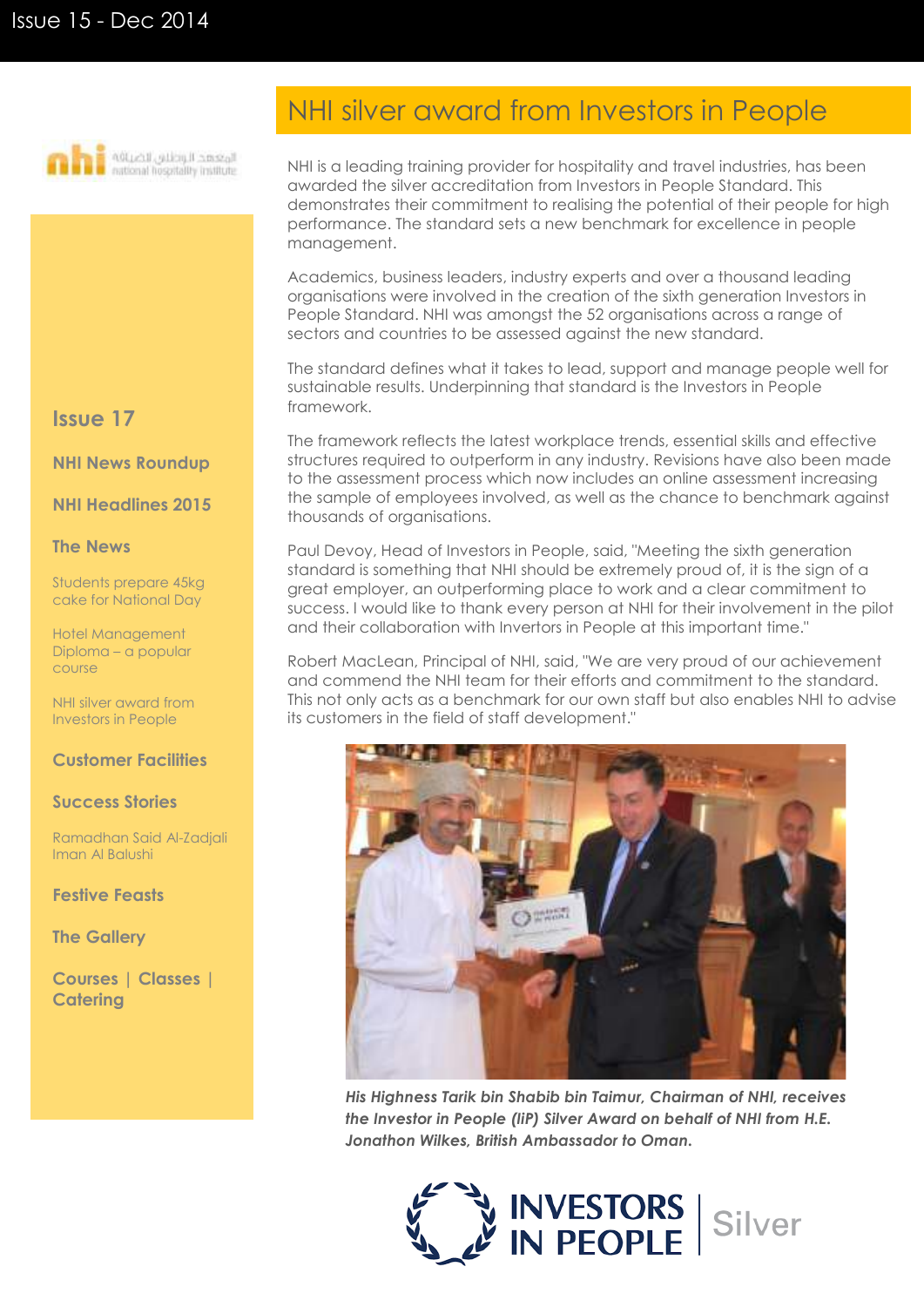

## NHI Customer Facilities

#### **Al Daleh Suites**

These fully serviced rooms are offered single and double occupancy including kitchen facilities. Single occupancy *OMR 15*, double occupancy *OMR 25*



#### **Conference facilities**

Our conference facilities offer rooms with multimedia facilities, projector and screen, broadband internet connection, whiteboard, flip charts and refreshments including tea, coffee and water. *OMR 120* per day



### **Outdoor catering**

We cater for all types of functions offering a wide range of international cuisine including delivery service. The cost will be subject to the number catering for, type of cuisine and type of event. Please contact us for a quote.

### **Classroom Restaurant**

We serve three course lunches offering a wide range of international cuisine Sunday to Thursday with an extensive & delicious buffet every Thursday, open from 1-3pm at *OMR 4* per person.

*5% of all takings are donated to Association of Early Intervention for Children with special needs.*





*Please contact our Business Centre to find out about our Good Service Bonus Card.*

### **Issue 17**

**NHI News Roundup**

**NHI Headlines 2015**

#### **The News**

Students prepare 45kg cake for National Day

Hotel Management Diploma – a popular course

NHI silver award from Investors in People

#### **Customer Facilities**

#### **Success Stories**

Ramadhan Said Al-Zadjali Iman Al Balushi

**Festive Feasts**

**The Gallery**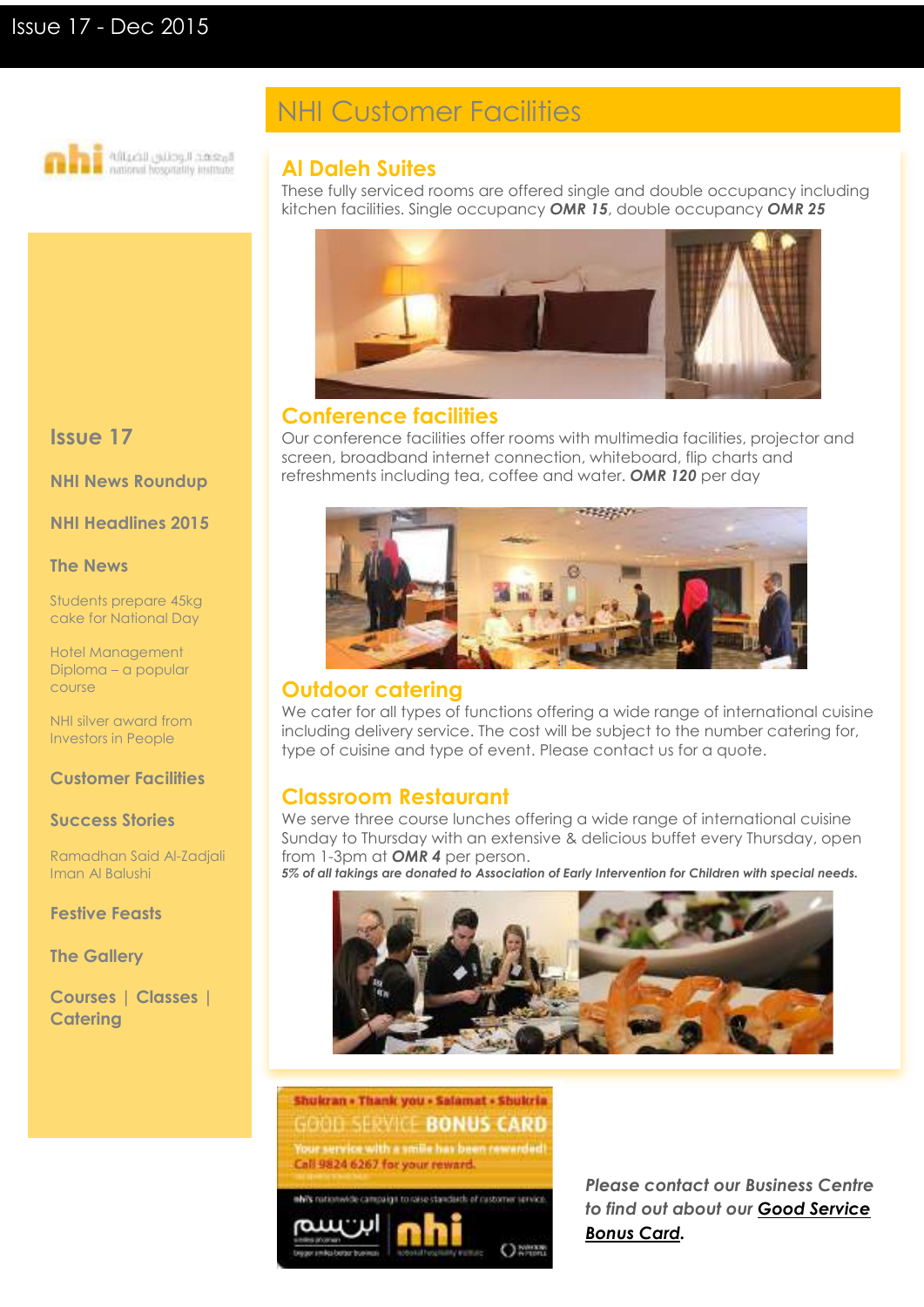

## Success Stories

*A selection of NHI Success Stories – read more in the Success Stories section of the website at www.nhioman.com*



**Ramadhan Said Al-Zadjali**

*I graduated from NHI in 1999 and started my career as Bell Boy at the Radisson SAS Hotel Muscat. I was later promoted to Night Auditor. From there I moved on to working with Laith Howard Johnson Hotel as an Assistant Manager for the front desk. Later in my career I moved to the Coral Hotel as Front Office Manager. In 2006, I was offered the manager's position for an international container company at Port of Sohar, which is the position I hold today.* 

*My experience, expertise and knowledge of customer service would not have been possible without the education and training I received at NHI. I would personally thank the whole team at NHI for their support during my training.*



**Iman Al Balushi**

*Iman Al Balushi trained at NHI in 2005 where she completed a NVQ Level 2 in Food Production. After graduation Iman joined Shangri-la Barr Al Jissa Resort & Spa as a Chef at their Al Waha property, in the main kitchen covering Samba and Surf Café Restaurants.* 

*Developed some fantastic skills and learnt a lot that would assist her in the future, after three years Iman decided she needed a change and over the next three years saw her working at Hamburger Nation, Ubar and currently at Gourmet Burger.* 

*Iman thoroughly enjoys her job, great team she works with and it meets all her needs, as she is able to balance her life as a working Chef, wife and mother.*

#### **Issue 17**

#### **NHI News Roundup**

#### **NHI Headlines 2015**

#### **The News**

Students prepare 45kg cake for National Day

Hotel Management Diploma – a popular course

NHI silver award from Investors in People

#### **Customer Facilities**

#### **Success Stories**

Ramadhan Said Al-Zadjali Iman Al Balushi

**Festive Feasts**

**The Gallery**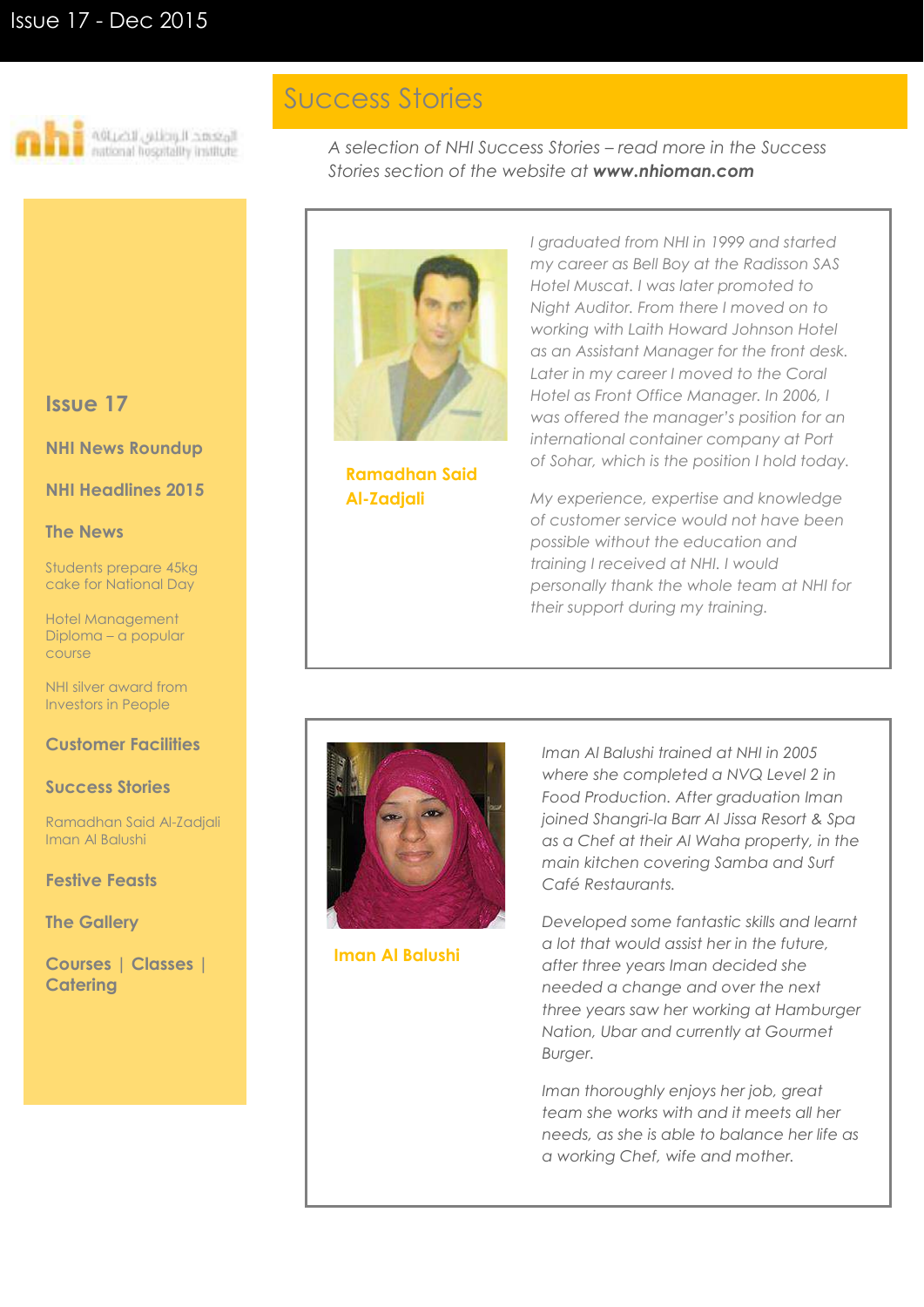

## Festive Feasts – Book now!

## Christmas at the marina

Wednesday, 16th December 2015, 7:30pm

#### **Starter**

Smoked salmon and cheese roulade served with a bouquet of salad and balsamic dressing

Vegetarian Trio of tabouleh, babagannoush and olives with mish cheese bruschetta

Soup

Roasted pumpkin soup with paprika and herb croutons

**Main Course** Roast turkey with chestnut stuffing, chipolatas, braised red cabbage,<br>broccoli, glazed carrots, roast potatoes, cranberry sauce and gravy

Vegetarian Spinach, mushroom and sundried tomato ravioli served with ricotta cream sauce and pesto **Dessert** Gulf Chef School's Christmas pudding

Tea / coffee and mince pies

Champagne on arrival | Specially selected wines for each course Dessert wine on cash bar Price: RO 26 per person | Bookings on 24816313 direct



الوعهد الوطني للضيافة national hospitality institute

#### • Make your own mince pies and gingerbread goodies

· View a demonstration on traditional roast turkey and the Christmas fruit tree

2 days a week through December 2015 9:00am - 12:00pm

## Get ready for Christmas

### Renace 98246267 824816313

Email: businesscentre@nhioman.com

### **Issue 17**

**NHI News Roundup**

**NHI Headlines 2015**

#### **The News**

Students prepare 45kg cake for National Day

Hotel Management Diploma – a popular course

NHI silver award from Investors in People

#### **Customer Facilities**

#### **Success Stories**

Ramadhan Said Al-Zadjali Iman Al Balushi

**Festive Feasts**

**The Gallery**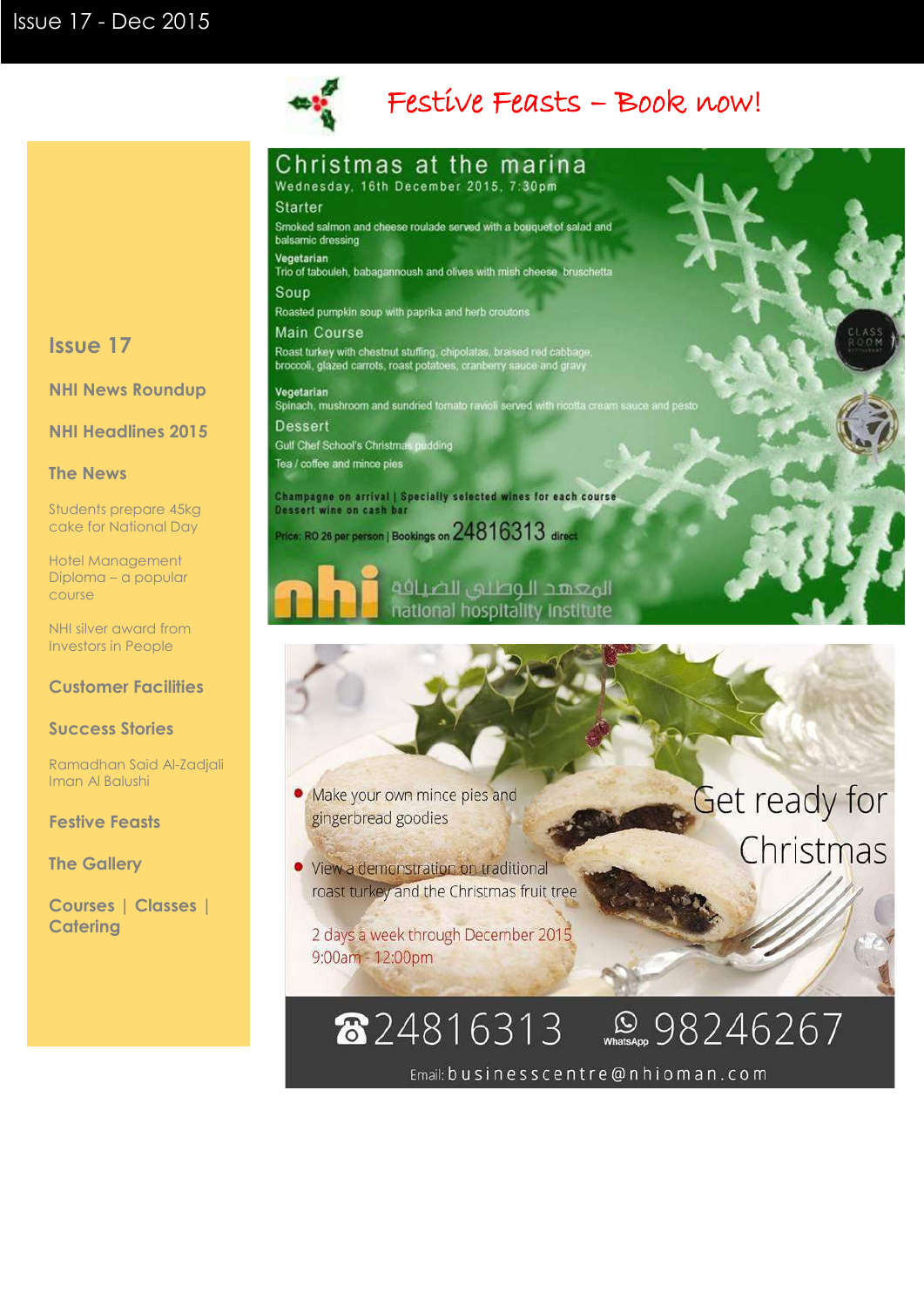## Issue 17 - Dec 2015



# The Gallery



**Congratulating NHI Chef Shabu Thambi awarded Hospitality Management Diploma from American Hotel and Lodging Association**



**British School Muscat Cookery Class at NHI**



**Judges at the Middle East Hotelier Awards 2015**



**Cake decorating class at NHI** 



**NHI organises Chefs Competition**